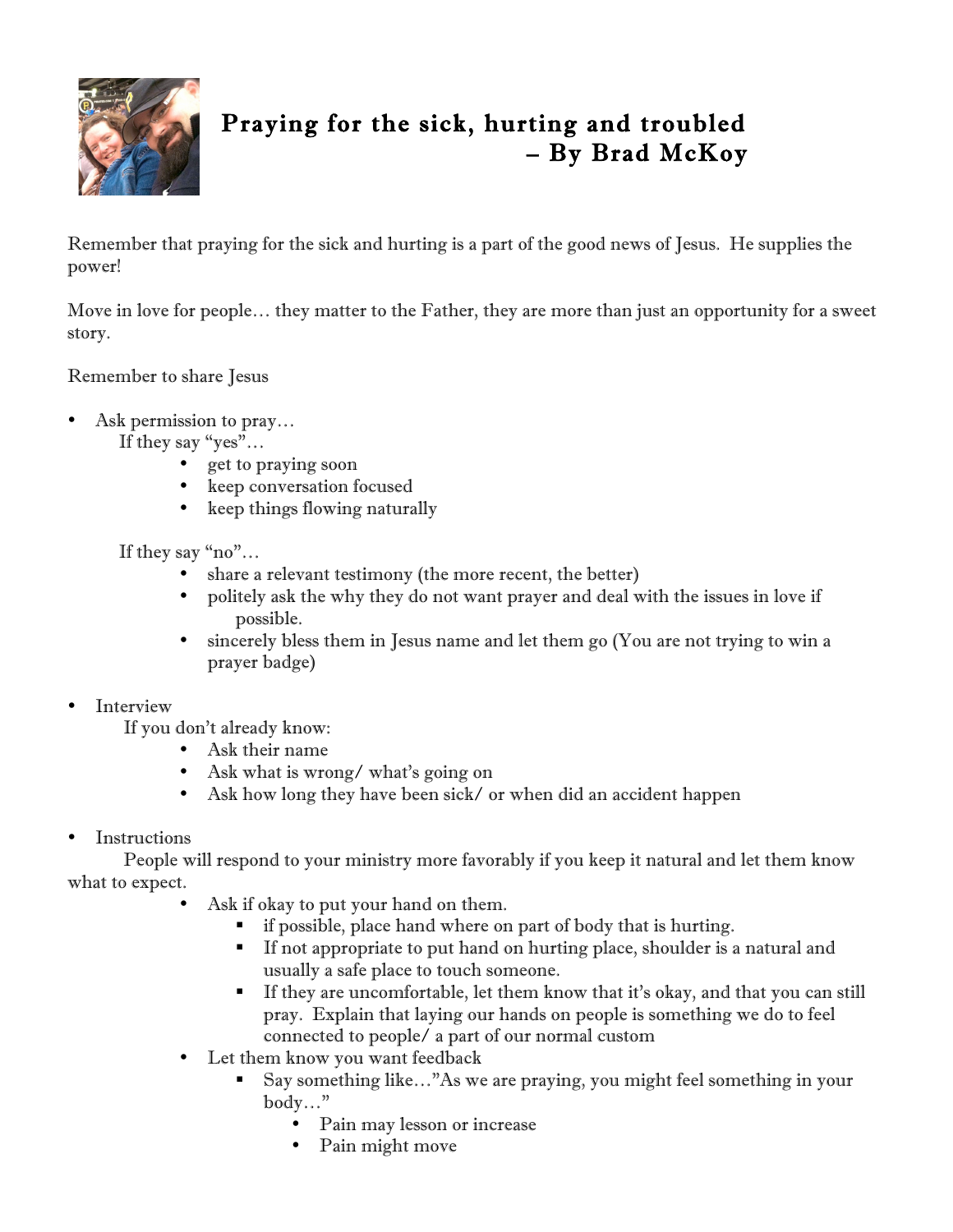- You might sense "electricity" or "pulsing" sensations
- You might feel a hot or cold sensation
- Have people evaluate their pain level and try to measure it on scale of 1 to 10
- Let people know that is also normal not to feel anything at all.
- Ask the person to let you know if anything changes.
	- Say something like… Jesus said He only did what He saw His Father doing… (KEEP YOUR EYES OPEN!)
	- Tell them to interrupt you
	- Let them know that you need them to tell you what's going on will help you know how to pray.
- Tell them not to pray! Just pay attention to their body and listen to their heart.
- Pray
	- Exequence it short pray short prayers like "eyes see" or "ears hear"
	- Invite the Holy Spirit to Come "Come, Holy Spirit"
	- **Pray in Jesus Name**
	- Let Your Kingdom Come, On Earth as it IS in Heaven
	- Leave plenty of time to listen
	- Be aware of your surroundings don't make an unnecessary spectacle
- Re-evaluate
	- After a few minutes of prayer, ask person how they are doing… "What's going on?"
	- Ask them to check their pain on scale of 1 to 10.
		- If there is no change go back and pray again for the person
		- If there is any change keep praying along the same lines that you were praying before
		- Remind them to let you know about any changes
		- Tell them that change is good let faith arise
- Prayer II
	- Ask Holy Spirit for focus
	- Seek complete healing not partial
	- Be willing to spend time praying as long as...
		- You sense God is actively working
		- You are feeling a sense of compassion
		- The person wants prayer and it is not keeping you from something else – don't get distracted!
- When someone is healed
	- Thank God immediately
	- Ask them how they feel about it
	- **Talk about Jesus, the Gospel and invite them to know Him**
	- Give any follow up instructions you sense the Holy Spirit giving you (ie. share their story, stop sinning)
	- Get contact info to follow up if it is within your scope...
- When someone is not healed
	- Ask if about trauma or anything that is really troubling them
	- Ask Holy Spirit if there is a root cause
	- Ask how they are doing and how they feel about receiving prayer
	- Share the good news of Jesus
	- DO NOT MAKE EXCUSES FOR WHY PEOPLE DID NOT GET HEALED.